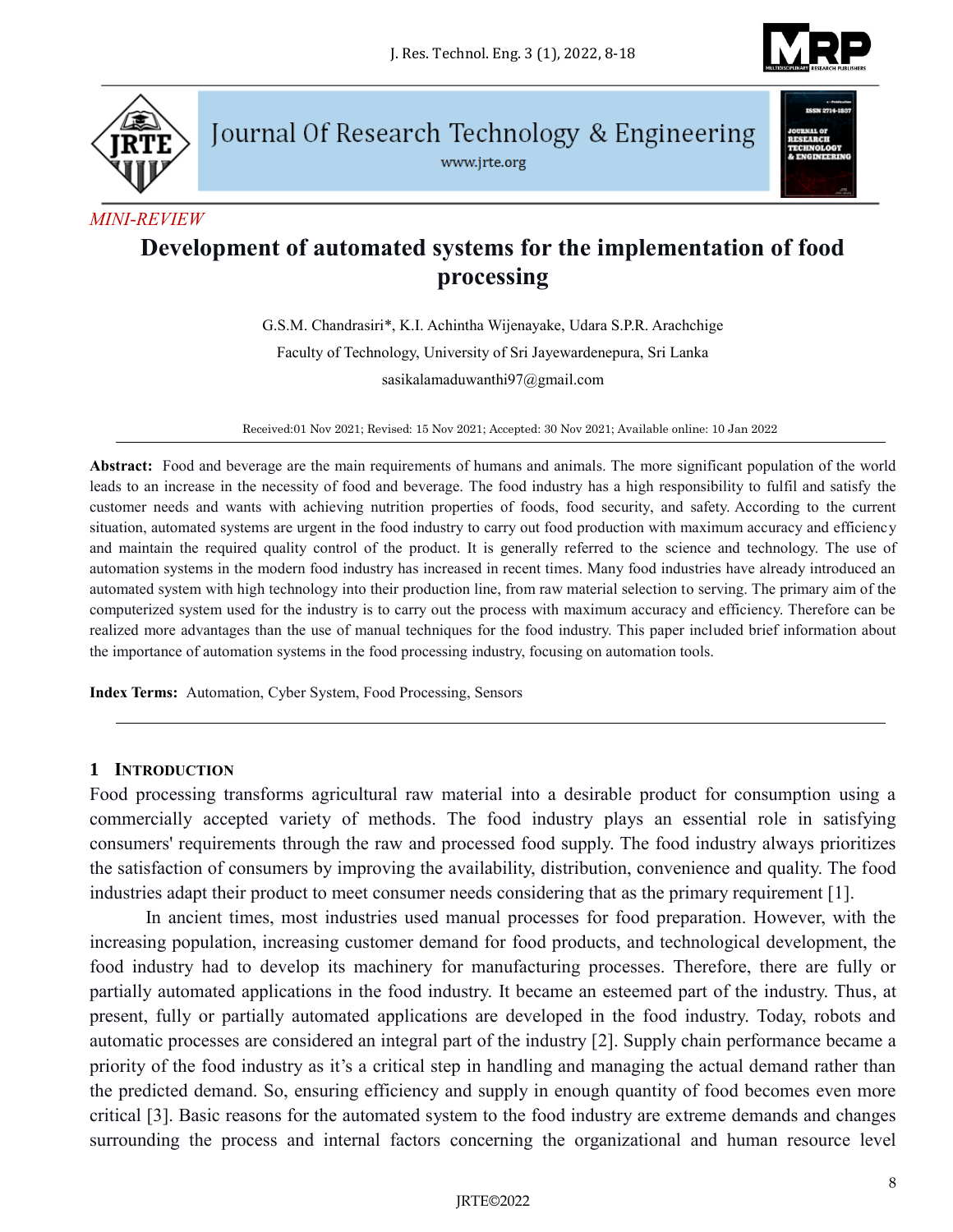[4].

The automation of the food industry means controlling the machine, and every process needs to maintain by independent systems through various technologies based on computer software or robotics to make it faster [5]. The food processing industry combines with the automated system than any other industrial sector. Robots are used for seeding, spraying water and harvesting, cutting, processing, and packaging food product like in the beverage industry-bottle are cleaned, contend filled and arranged on a conveyer belt automatically, and dairy, chocolate food in [2, 3]. The automation system is driven mainly by the competitive success and safety of the food industry or manufacturing plant. The automated system has several advantages for the food industry, such as improved productivity, product quality and profitability, improved hygiene and safety, and worker safety [6]. Moreover, the use of automated system help to reduce injuries, decrease the cost of labour [2].

Automation is technology-related to applying the mechanical, electronic and computer-based system to operate and control production. The automation technology included; [7]

- Automatic machine tools to process parts
- Automatic assembly machines
- Industrial robots
- Automated material handling and storage system
- Automated inspection system for quality control
- Feedback control and computer process control
- The computer system for planning, data collection and decision making to support manufacturing facilities

The robots and automation systems in the food processing and packaging system cause reduce labour costs and health and safety issues. The most valuable advantage of the automation system is to improve productivity, product quality and profitability [8]. Therefore, plant automation can improve productivity, product quality and profitability [9].

## **Improved productivity**

The quality of the end product manufactured per unit for operating parameters – plant size: Number of workers, time of operation, etc. is considered plant productivity. So productivity is directly related to how efficiently the input resource transforms the raw materials into marketable end products. The automation system is used for improved productivity as that allows for an efficient workflow. Details about the Product can accurately highlight areas for more efficient uses of resources [10].

## **Improved quality**

When considering the food industry, one of the most critical goals is quality assurance and other sectors. A high-quality product can be made using automated systems, which is involved for success in the highly competitive food industry. The high-quality product causes increased customer loyalty and expands the market share to make more profit in the sector than that uses manual systems for food production. The human visual inspection method is used in the manual processing industry for quality assurance of the product. Human visual processes are tedious, tolerant, tightened, .so automated systems became necessary for the food industry to employ automatic methods for quality control of products. Therefore improved the quality of the product is most attention in terms of automation.

## **Improved profitability**

Improvement of profitability is the most important thing for the industry. So the company's profit must be considered an industry improved profitability cause to the ads to shareholder value. But not only that, it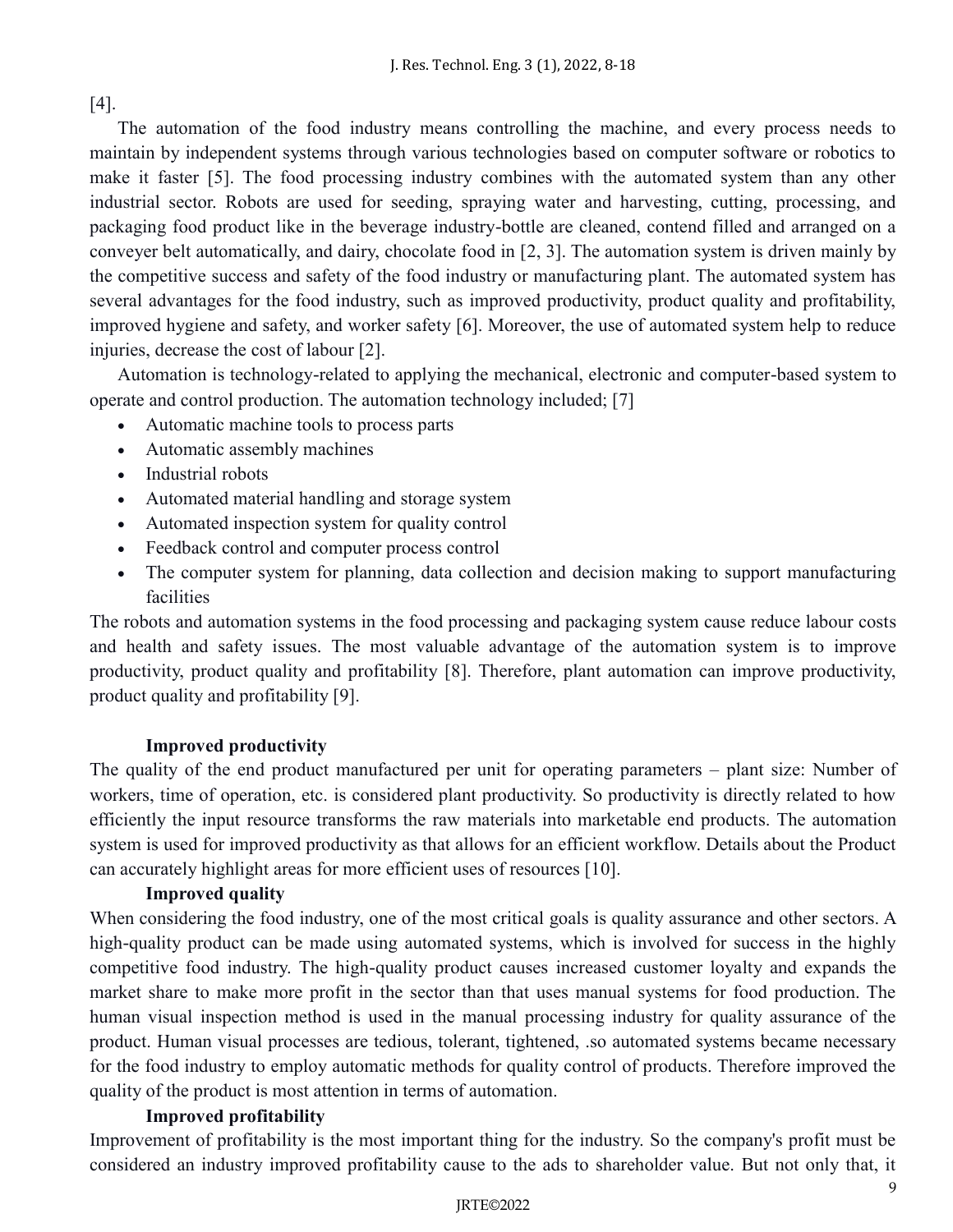causes to allows management to invest strategically in expanding plant operation, increasing product lines, further improving product quality and productivity, and both directly improve profitability. The dairy, bakery, beverage like fast-moving consumer goods (FMCG) industries are excellent examples of automation include processing and packaging food products [2].

The following tools can successfully apply to the optimization of food processing,

- Computer Vision system
- On-line sensors
- Expert systems
- Robot technology
- Computer integrated manufacturing
- Flexible manufacturing systems

# **2 AUTOMATED APPLICATION IN THE FOOD INDUSTRY**

When spending time, the robotic and automation in the food sector offers great potential for improved safety, quality and profitability and motioning and control robotics and automation system in the food industry provide an improvement overview of current. Emerging technologies automation is a very complex thing in the modern industry because it can cover a lot of different ways of manufacturing processes. Automation is a bounded sphere between mechanization and computerization together. Automation is a bonding sphere between mechanization and computerization [11]. When considering the current situation, most food industries have become wholly or partially automated. Primarily robot system is used to pick and place food handling packaging and palletizing, and food is served in a food restaurant [12].

## **1. Pick and place**

The traditional process is currently happening in the food handling category [13]. Robots are used to pick and place food items and food preparation.

## **2. Palletizing robots**

The parts of robots are categorized under packing and palletizing of the food industry. Palletizing robot is used for palletizing cookies, beverages, sweets paste, and other food items. The company that applied automated systems for palletizing has entirely removed even wooden pallets from the process. Therefore, it can achieve the advantage of full capacity shipping containers. Another benefit of using that type of robot for the food industry is eliminating the damage of bags. The vision sensors are used to arrange the stack height of individual pallets and the orientation of the cartons in the pallets so, handling both bins and pallets efficiently [14].

## **3. Inspection and testing**

That type of robot is used for the inspection and testing of food products in the food industry. The inspection is usually done with multiple cameras to verify the desired quality of the finished product. After labelling, robotic used to involve in the inspection operation. The failed item gets rejected and sent to the reached bin, and finished items are sealed over the conveyor belt for final transportation to the market. The camera system to confirm the ensure quality control. Recently, computing platforms are used multiple video cameras to inspect the quality of various food products. Those camera systems are low cost but high performance [15, 16].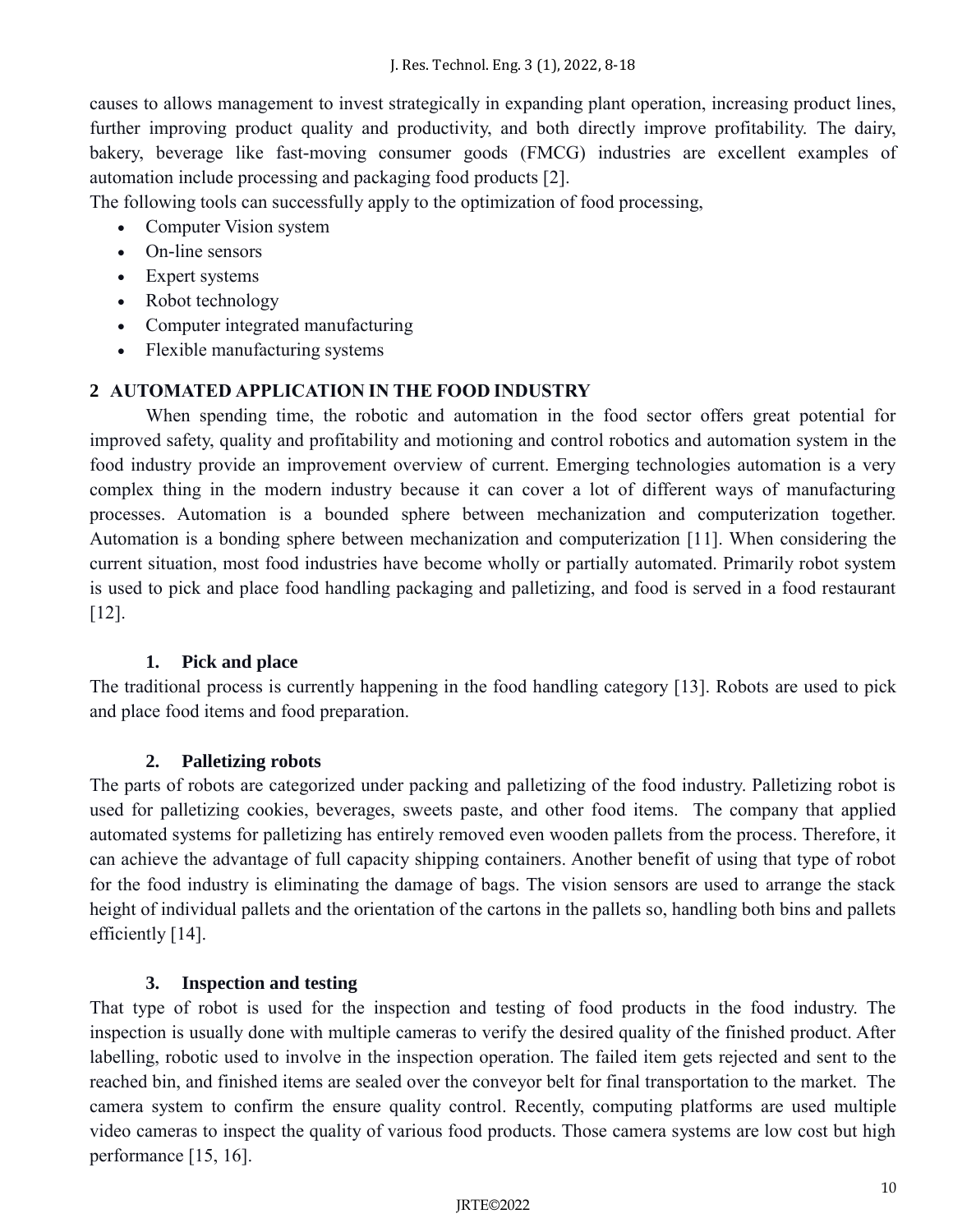#### **4. Cooking robots**

These robot's categories focus on cooked food. The harsh and rugged environments may be suitable for chef robots. The clean and tidy handling is done by vision-based actuation control not only that it helps to prevent the human operator from burning their hands in case of accidentally touching hot plates.

#### **5. Serving robots**

Recently, robots have been used to fulfil restaurant requirements like guest reception and food distribution among customers [16]. Sometimes not use actual robots but use prototypes to demonstrate real robots in this field [17]. For example, sushi restaurants in Japan have started a fully automated system for food lines to the customers, and it has become more popular now [18, 19].

#### **3 APPLICATIONS OF AUTOMATED SYSTEM IN FOOD PROCESSING**

Food industries are doing food processing activities by covering seafood, fresh produce and traditional foods, fruits and vegetables, meats (processed and unprocessed), dairy products, beverages, confectionaries, and grain and cereal [20]. Food processing transforms raw ingredients of animal and plant origin into the desired product suitable for consumption [21]. The most important unit operations used in the food industry are cleaning, separation, size reduction, mixing, and heat transfer, concentration, drying, foaming, and packaging [22].

 According to the recent development, robots and automated systems are being used in every task in the food industry. Food Industries are now using cost-effective, profitable automation solutions to get higher production volume than the food industry used in manual systems. As adherence to manual labor is considered a concept now, more preference is given to robotize handling/ manufacturing installing.

The meat processing industry is automated by various robot systems like slaughtering, deboning, cutting, sorting and packaging unit operation and automatic quality detection of the final product of the baking industry. They stir curds, transfer cheese mold, cut portions, packaging, and palletize using automation systems when producing the cheese. When considering the beverage industry, bottles are cleaned, counted, filled, and arranged like unit operation done using automated systems so used conveyor belts via robotic machines [23]. The computer vision camera system is used to inspect and control the quality of vegetables and fruits [24]. Compared with the manual system, the productivity of  $+25%$  increased after applying robotics and automated systems for the food industry. However, the speed of the implementation varies in different food sectors [25]. Because of that, several factors affect that, like the level of automation carried out, the number of robots deployed, and product variation due to customer demand changes.

 The industry that is deal with egg uses the online egg sorting method. Online poultry inspection uses a multi-camera system and accurately detects and identifies carcasses unfit for human consumption [26]. The camera monitors the quality of the egg passing through the system, and images are analyzed digitally. The advantages of accuracy in identifying defective eggs increase, and the sorting rate is high [27].

#### **4 REQUIREMENT OF AUTOMATED SYSTEM INSTEAD TO MANUAL SYSTEM**

When considering the, A Comprehensive analysis of the food industry requirement with comparing manual system it is an essential requirement for developing a general-purpose robot and automated system [28]. These requirements are intended from various aspects, including kinematics dynamics hygiene, productively, worker safety, cost and ease of operation and maintenance [29, 30]. So automation system and industrial robot specially designed to fulfil the set of presents below.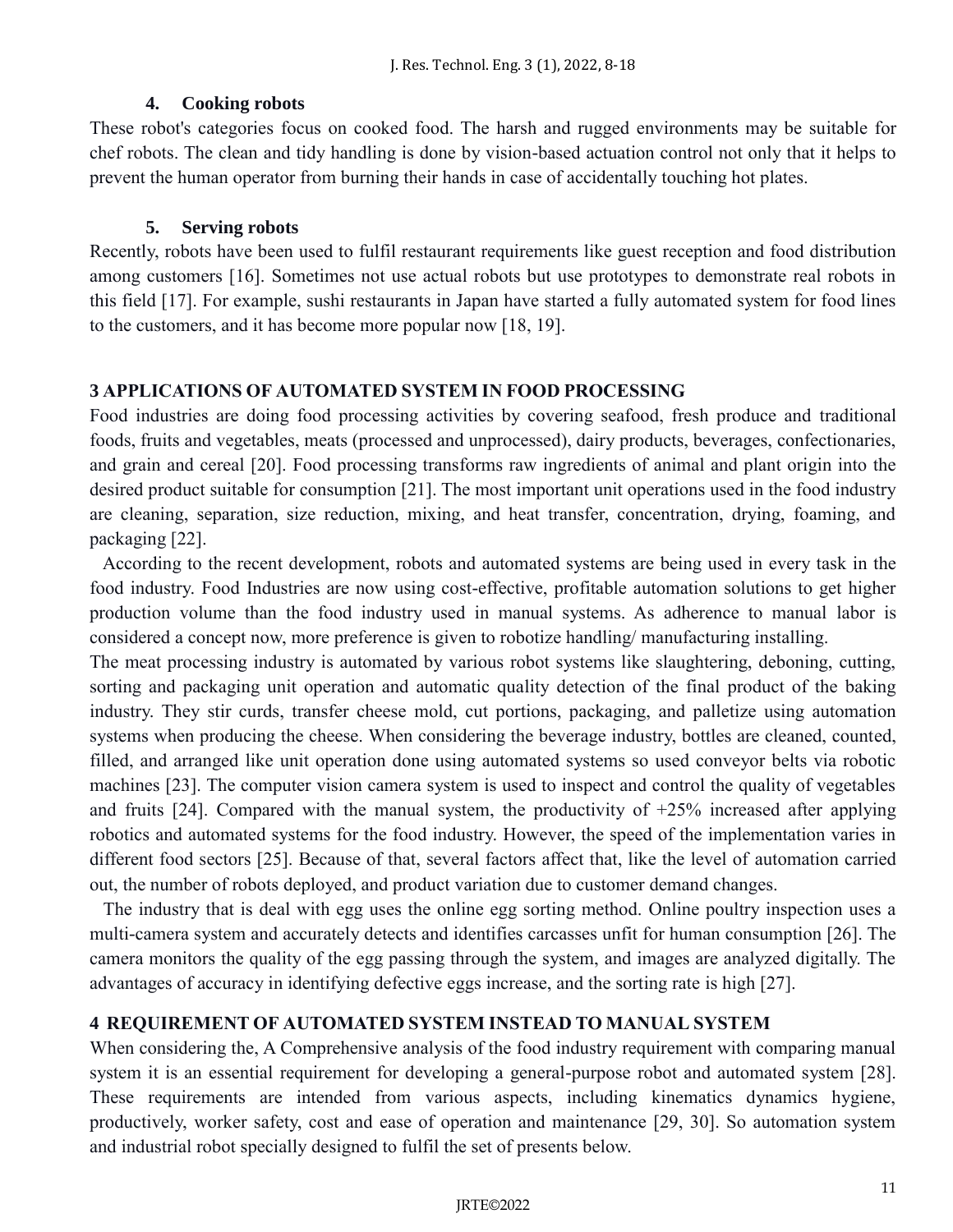## **1. Food hygiene**

Food hygiene is the condition to ensure the safety of food from production to consumption. Food can become easily contaminated at any point of unit operation like slaughtering or harvesting, processing, storage, distribution, transportation and preparation.

Food safety means supplying accessories and consuming food safely; the most crucial thing is hygiene factors when dealing with food items. The food-grade robot can conveniently achieve food safety (cleanliness) when producing whatever food product and beverage than using a manual system. Such strength requirements are satisfied by using automation, and robotic manipulators, vision systems and especially end affecters or grippers require unique hygienic design as an approach in the food industry [31].

But when using the robot, the fundamental problem is the robot should be working in a wet environment. So it is possible to by extensive use of stainless steel to produce robotic and automated types of machinery. Another option can be to use shields and seals to make the waterproof condition, which is practically a daunting task. The hygienic robot design must ensure that the food particles do not strike and retain and cause bacteria growth. When considering the automated system, specially specified joints near the gripper are more facilitated to this problem. All of the external parts must be visible for inspection and accessible for manual cleaning. The robotic grippers do food handling, and they are washed down with industrial detergents and pressurized hot water for cleanness [32].

And other things are the surface of the robot and machinery should be designed with smooth and easy to rinse off the surface and lubricant-free joints that are resistant to most corrosive. If it is not smooth can retain the particle of food it causing contamination of the food product. Another feature is gripper design its must behave to the ability of food handling softly (with moderate force) without damaging the food product. The cleanliness and sanitation requirements are the highest essential things overall in the production [33].

# **2. Cost**

The large scale production line may offer a low-cost production system by using automated systems and provide flexibility in the production system. Therefore, it is more Beneficial than a manual system because the cost of the labour which needs to be paid is reduced. The initial cost of installing the automated system is high, but the operation cost will trade-off to get the higher profit.

## **3. Worker safety**

The central concept of worker safety is to isolate automated systems from human work. The mixed working environment is highlighted for improvement in the efficiency of industrial robots [34]. However, the concept has a technical execution point of view. The new images, including recording current activities and considering the context and applicable situation, access the risk potential to which a worker could be exposed because of the robot's movement [35]. Other standard features in the food industry are userfriendly interfaces for billing, product changeover support, and recipe handling.

## **4. Ease of operation and maintains**

For easy operation, the robot must be of suitable size in terms of its footprint and available workspace for reachability to fulfil required tasks. The enormous footprint is not ideal as it takes ample factory floor space. The factory units of food production are smaller in size. So small scale modular robotics is the most solution for maintaining space facility and those can be activated by the programmed system. Programming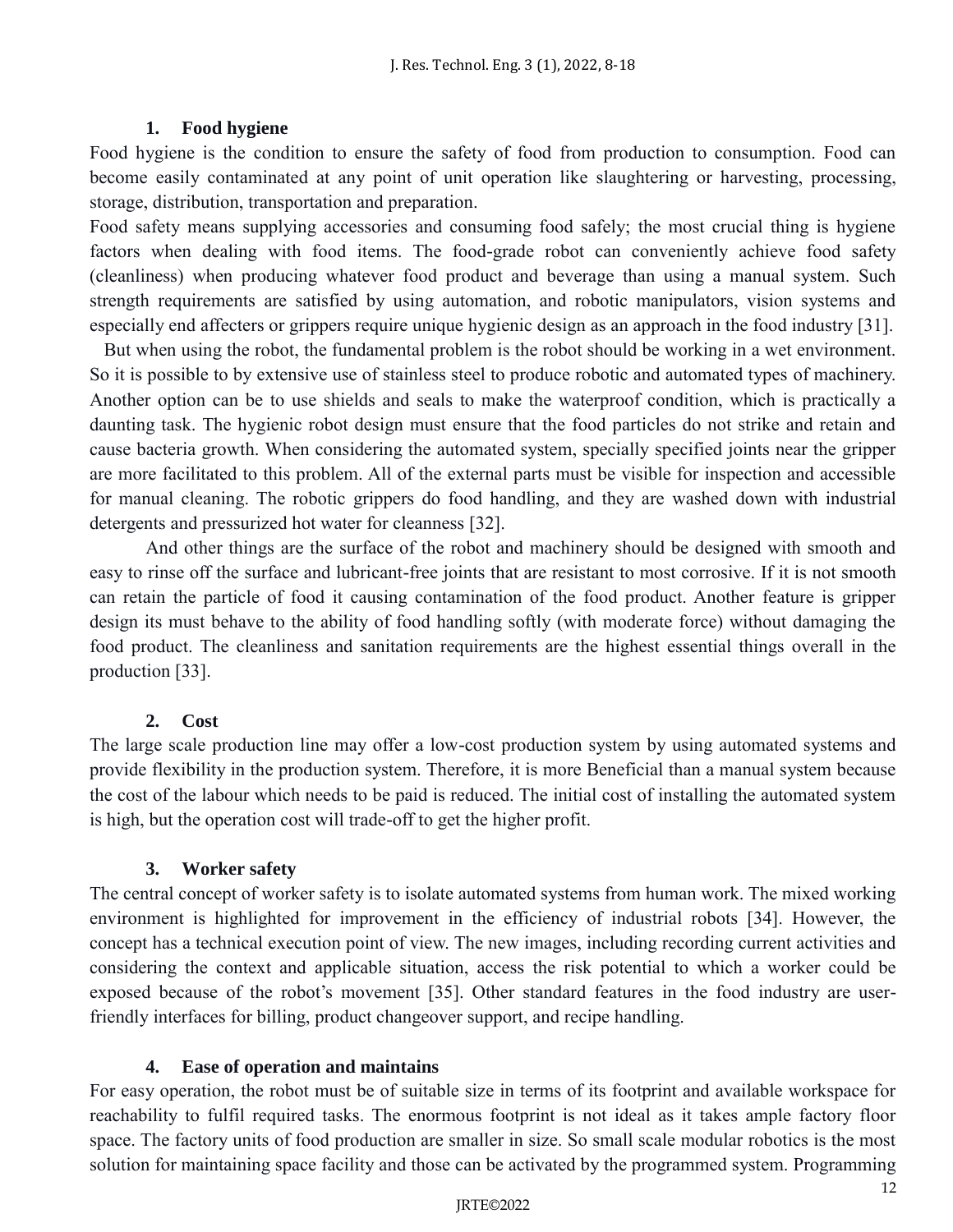of robot configuration must be designed to facilitate user [36]. Programming robot configuration through better process control and maintenance ensures the reliable operation of robots and automated systems. It obtains the ultimate objective discontinuity in the function of food factories from the maintained scheme [37]. The recent concept is the maintenance repair for a range of motion (ROM) of the robot while is working to execute required operations [37].

# **5 CHALLENGES AND OPPORTUNITIES**

Some of the challenges in automated processing are listed below [38].

# **1. Augmented intelligence**

Augmented intelligence is vital in today's world of the food and beverage industry robot instead of intelligent work. Still, robots are mainly used for "heavy work "in the industry, such as packaging, palletizing, and repacking tasks. According to the stranded level, packaging like tasks can be done using this type of robot, and it is relatively easy than the manual process.

# **2. Food safety and hygienic**

Food safety and automated machines are highly modern systems used to satisfy the stringent hygienic requirements of the food industry that meet the relevant cleaning and disinfection protocol. The machinery can be the source of corrosive properties, so need to control the environmental conditions to decrease the corrosion of robots.

# **3. Controlled environments using food robots**

Food robots are considered easier to operate in a controlled environment as compared to their human counterparts.

# **4. Cost-effective production cycle**

The wide range of production demand with extensive product ranges in the food industry needs flexibility at various levels to allow highly variable space and performance specifications. The main requirement is face to challenges to maximize efficiency and decrease the cost of production.

# **6 POSSIBLE SOLUTIONS AND OPPORTUNITIES**

Typically food industry that uses manual systems has critical issues, and these problems are solved by using automated robotics technology with high precision and accuracy [39].

## **1. Maintaining hygiene – food-grade robots**

A challenge arises with the use of robots in food production because robots need to work directly with food. When food production, safety and hygienic factors are the main requirements, so must prevent contamination and sanitary requirement must be satisfied. By using cleaning in properly and using the standard procedure of disinfecting forget proper cleaning robots. A variety of solutions are being carried out to maintain the hygienic design of food robots. Especially "wash-down robots" are introduced with IP65, which can be washed easily [40]. When producing the robots for the food industry, Chosen protective coatings are used in their design, e.g.:- epoxide or stainless steel based technique. Because stainless steel does not chemically react with cleaning agents/acid or alkaline present in food materials, food-grade lubricants are used with these robots [41].

# **2. Cyber-physical system (CPS) in the food industry**

A recent trend is to apply the CPS concept in the food industry. CPS is a method based on the internet of Things (IoT) that can clear supply change in the food sector. CPS method is crucial because it can play its role to achieve the highest level of certainty in food safety [42]. Raw material transforms into a final food product is done in the food processing industry. This transformation supplies a modular approach for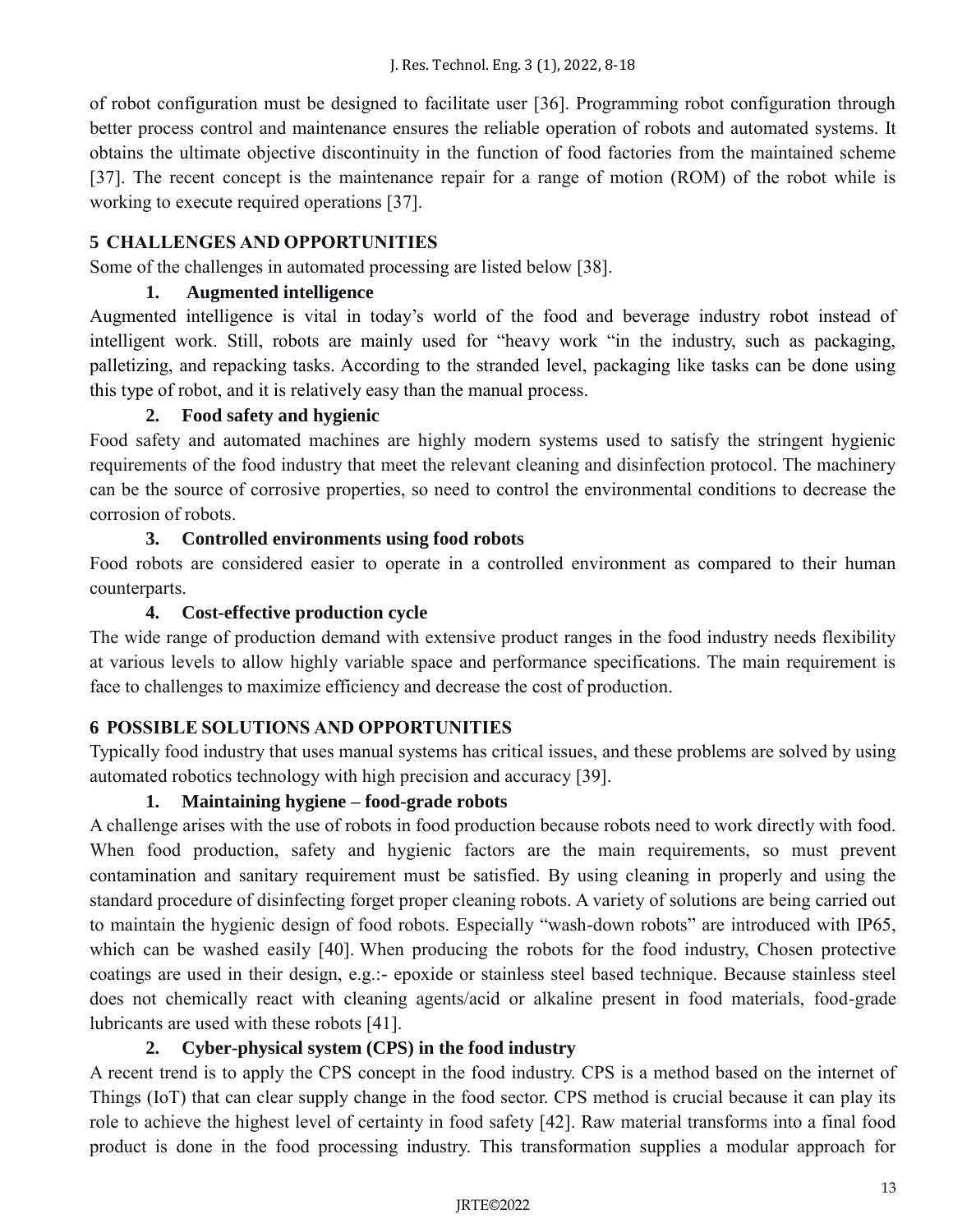optimized performance. Simulation design to effectively generate scenes and solutions to the problem of sensing data fusion and communicating through a network and physical robots are presented by complete CPS [42].

 The food industry is one of the sectors performed as a priority expected to impact the future significantly. An essential event of CPS is involved for the food industry to:

- 1. Sensors development are done to scan for diseases raw materials to access products freshness, so CPS involve in improved food safety.
- 2. Autonomous machines are used as hygienic assistance.

Those are involved for short term events and the food industry as well as in the long term. The whole production and supply chain in the food industry is evidence of intelligent food labels to give a depth understanding of where the food is coming from [43]. Also, in the future food industry will be beneficiated by cloud robotics, as highlighted In CPS [44]. When considering the supply chain of the production, poor quality and unsafe products are can be manufactured. CPS based food traceability system can minimize those problems [45]. The concept of CPS is now being used to introduce factors that indirectly influence food quality, such as contaminated water entering into food production, drinking water management systems [46].

## **3. Sensor interfacing**

The food industry represents significant challenges to the components (like sensors) used in food processing technology. However, the requirement for sensors interfacing is improved with time. Many sensors are needed to automate processes in the future. The demand for sensor interfacing Comes from various aspects like CPS, DOF, application, human-robot interaction and safety concepts [47]. Pressure, temperature, flow, and level are essential values are should be detected in the food industry. CPS, DOF, application, human-robot interaction, safety concepts like all these technology areas have specific areas that should be required to sense requirements [48]. According to the CPS needs vision, mapping systems are used for robotic and machine automation. That robot can estimate the position of the human worker. Safe operation in a hybrid environment can provide by this type of CPS. With the 2D vision-based guidance, product quality, manufactures can accurately track products, improve supply chain management, diagnose faults, optimize production and significantly expand the use of robotics automation. Therefore using automation systems and guided robotics can save time, money and resources.

## **4. Dependable software**

When developing robotics and automated system in the product line, software solutions are an integral part. The software must be robust in food industry applications because of rapid changes in product type [49]. Designing optimal and low-cost power solutions is always a necessity to implement such systems [50]. The energy consumption of the robots in the industry is reduced by using the different methods mentioned above [51].

## **5. Other Requirements**

The supply of the power requirement for industrial processes is one of the challenging areas because when working with giant payload capacity robots, the power requirement is increased. It should control the power requirement by avoiding wastage of power analysis of energy requirement. The study of its kinetics and dynamics that used robotics and a condition of the targeted application, placement of objectives in robots workspace and efficiency of path planning algorithm is studied profoundly to reduce the wastage of power [52]. When the robots manipulate, kinetics and dynamics dictate that energy consumption is affected by the inertia lessor of each link and the required torque on each joint of robots.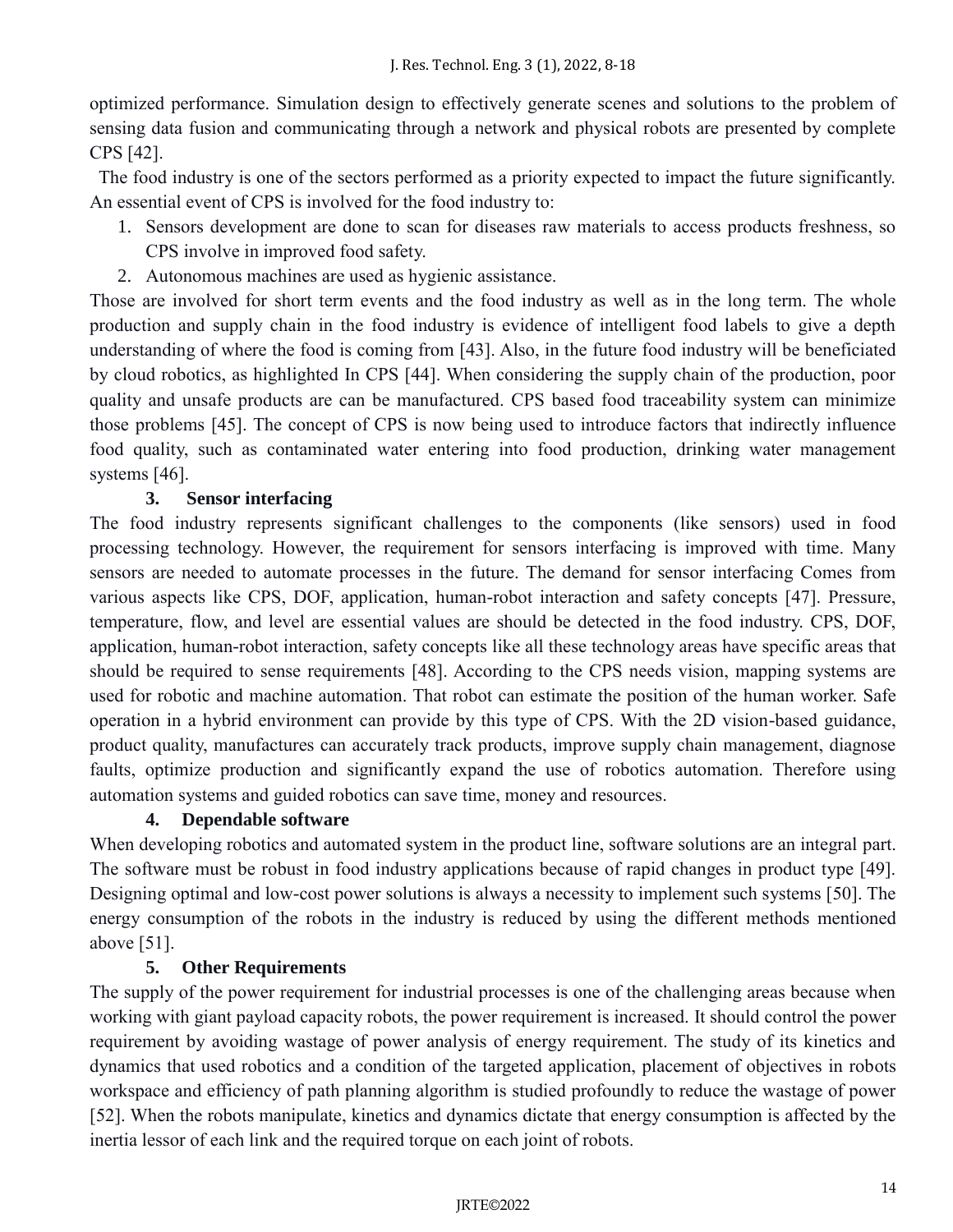# **7 CONCLUSION**

There are many usages of robots and automated systems in the food industry to fulfil their needs. Mainly pick and place robot is used to select and identify somewhere of a food item without any damage. Palletizing robot is used to pack and palletize the food item to maintain the accurate quality and safety of the foods.

Inspection and testing robots are used to impaction and testing robots are used to impaction and testing the food item. Accurate observation can be obtained by using that type of robot. Because they have no problem around the environment, they can get the ideas with higher accuracy by using their camera system than the people. As well as serving robots are available in the modern food industry. They can serve the food item to the customer similar way that humans do.

At the same time, robots and automated systems are used for harvest to serve in most of the unit operations of the food industry. According to the recent development, robots and automation are being used in every task in the food industry.

 The paper has described the robotic and automated systems used in the food industry based on food handling and processing, pelletizing and packaging, and food serving. The robots and automation systems have incredibly increased the manual systems.

Hence the automation and robotic system have a significant application for the food industry.

## **8 REFERENCES**

- [01] E.T. Wedowati, M.L. Singgih, I.K. Gunarta, Production system in food industry-A literature study, 6<sup>th</sup> international conference on operations and supply chain management, Bali.2014
- [02] J. lqbal, A. Khalid, Z.H. Khan, Prospects of robotics in food industry, Food Science and Technology, 37(2): 159-165, 2017 doi.org/10.1590/1678-457X.14616.
- [03] Esker, Improving customer service and fulfillment with order processing automation; research from gartner with exclusive insight.

[04] M. Grigor, Analysis of the automation and the human workers connection between the levels of automation and different Automation concept, 2006. http://www.divaportal.org/smash/record.jsf?dswid=5081&pid=diva2%3A228706

- [05] A. Judal, A. Bhadania, Automation in dairy and food processing industry, International conference of Advance Research and innovation(1CARI-2015) RESEIVED IN RECVISED FROM 15 JANUARY 2015
- [06] K.K. Sandey, M.A. Qureshi, B.D. Meshram, A.K. Agrawal, S. Uprit, Robotics An Emerging Technology in Dairy Industry, International Journal of Engineering Trends and Technology (IJETT), 43(1),58-62, 2017. Doi: 10.14445/22315381/IJETT-V43P210

[07] M.P. Groover, Automation, Production Systems, and Computer Integrated Manufacturing, Englewood Cliffs, New Jersey Prentice-Hall, 1987.

[08] Alder ctol, Faster, Better, Cheaper", process control News (for the pulp and paper inductees), Fadum EnterpInc, Boulder, CQ, USA, Vol 20, NO 6,1, 2000.

[09] S. Gunasekaran. Automation of Food Processing. Food Engineering Vol. IV. Univeristy of Winconsin-Madison, USA, 2011.

[10] K.J. Jijo, K.K.R. Ramesh, Process automation for a food processing plant, International Journal of Science, Engineering and Technology Research (IJSETR), 3(6), 1744-1750, 2014.

[11] J. F. Lindström, M. Bellgran, A model for parallel levels of Automation within manufacturing, 18th international Conference on Production Research, Italy, 2005.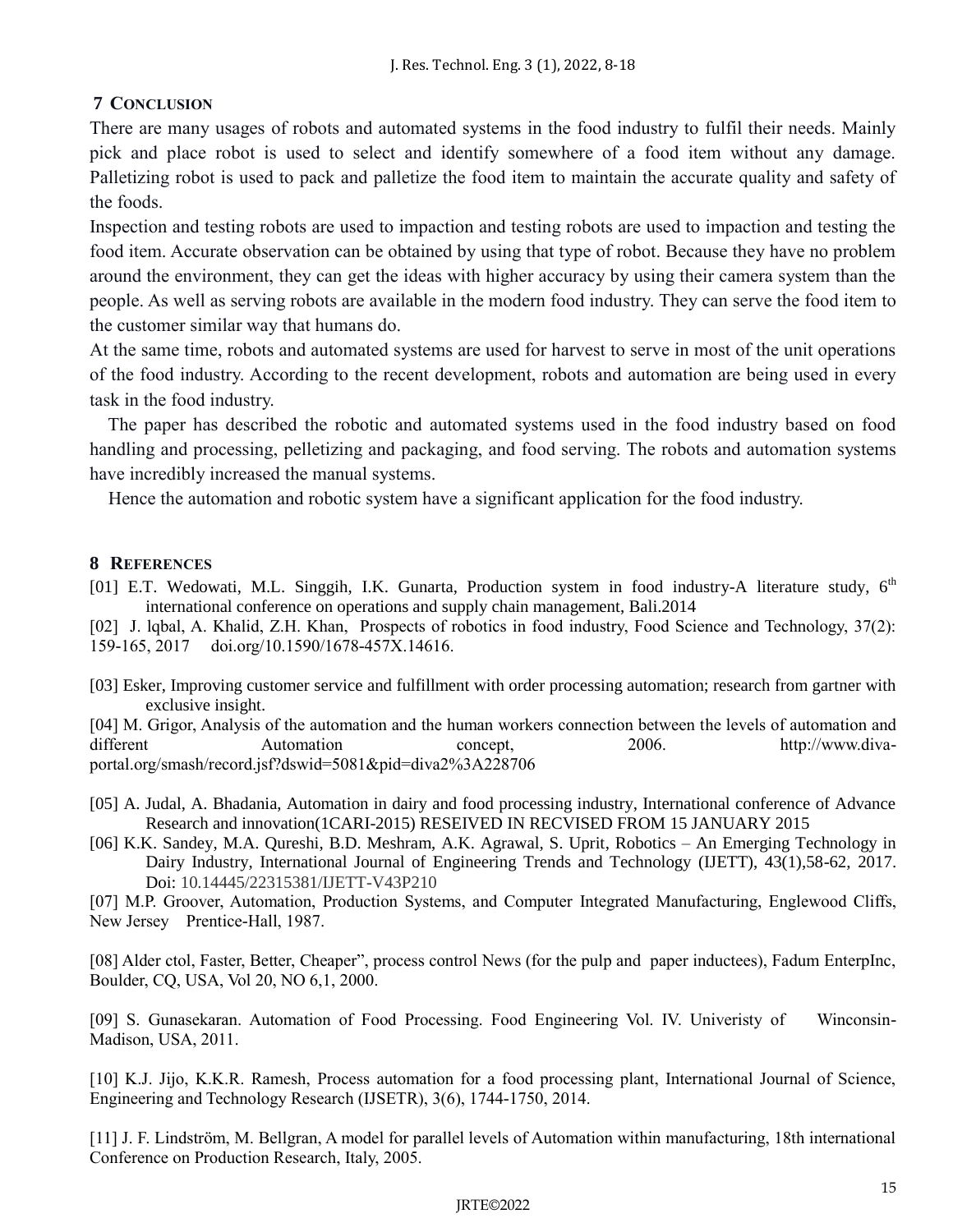[12] J. Iqbal, Z.H. Khan, A. Khalid, Prospects of robotics in food industry, Food Sci. Technol (Campinas) 37 (2), 2017 • https://doi.org/10.1590/1678-457X.14616.

[13] F. Erzincanli, J. Sharp, "A classification system for robotic food handling," Food Control, vol. 8, pp. 191-197, 1997.

[14] ABB. (2015, 2nd February). Power and Productivity for a better world. Available: [www.abb.com](http://www.abb.com/)

[15] H. A. Pierson, M. S. Gashler, "Deep learning in robotics: a review of recent research," Advanced Robotics, vol. 31, pp. 821-835, 2017.

[16] L. Pan, S. Pouyanfar, H. Chen, J. Qin, and S.-C. Chen, Deep Food: Automatic Multi-Class Classification of Food Ingredients Using Deep Learning," in 2017 IEEE 3rd International Conference on Collaboration and Internet Computing (CIC), 181-189, 2017.

[17] M. Sedacca. Are Robots Really Destined to Take over Resturant Kitchens?, 2006.

[18] M. Asif, Jan, S., Ur Rahman, M., & Khan, Z. H., Waiter Robot – Solution to Restaurant Automation," in 1st Student Multi-Disciplinary Research Conference (MDSRC), Wah, 2015.

[19] H. R. Booher, Handbook of Human Systems Integration: Wiley, 2003.

[20] A. Gordon Food safety and quality systems in developing countries, Academic Press, 2020.

[21] A. Meshram, G. Singhal, S.S. Bagyawant, N. Srivastav, Plant- Derived enzymes; A Treasure for Food biotechnology, Enzymes in Food Biotechnology, 483-502, 2019. https://doi.org/10.1016/B978-0-12-813280-7.00028- 1.

[22] V.O. Alvarenga, F.B. Campagnollo, L. do Prado-Silva, C.N. Horita, M.Y.R. Caturla, E.P.R. Pereira, A. Crucello, A.S. Sant'Ana. Impact of Unit Operations From Farm to Fork on Microbial Safety and Quality of Foods. Adv Food Nutr Res. 85:131-175, 2018. doi: 10.1016/bs.afnr.2018.02.004. Epub 2018 May 2. PMID: 29860973.

[23] G. Saravacos, A.E. Kostaropoulos, Equipment for novel food processes handbook of food processing equipment, 605-643). Springer, 2016.

[24] E. Saldaña, R. Siche, M. Luján, R .Quevedo, Review: Computer vision applied to the inspection and quality control of fruits and vegetables. Brazilian Journal of Food Technology, 16(4), 254-272, 2013. [http://dx.doi.org/10.1590/S1981-67232013005000031.](http://dx.doi.org/10.1590/S1981-67232013005000031)

[25] R. Gebbers, V. I. Adamchuk, Precision agriculture and food security. Science, 327(5967), 828-83, 2010. [http://dx.doi.org/10.1126/science.1183899.](http://dx.doi.org/10.1126/science.1183899)

[26] Y Chen, K Chao, M S Kim, Machine vision technology for agricultural Applications. Computers and Electronics in Agriculture, 36, 2002, 173-191 International Conference of Advance Research and Innovation (ICARI-2015) 490 ICARI

[27] Automation in Dairy and Food Processing Industry Ashwin Judal, A. G. Bhadania Department of Dairy Engineering, SMC College of Dairy Science, Anand Agricultural University, India.

[28] ] J. M. Rene, Moreno; O. Gray, John, Dodd, Tony J. Caldwell, Darwin G. Guidelines for the design of low-cost robots for the food industry, Industrial Robot: An International Journal, 37 (6), 509-517, 2010. <https://doi.org/10.1108/01439911011081650>

[29] S. Gunasekaran, Computer vision technology for food quality assurance, Trends in Food Science &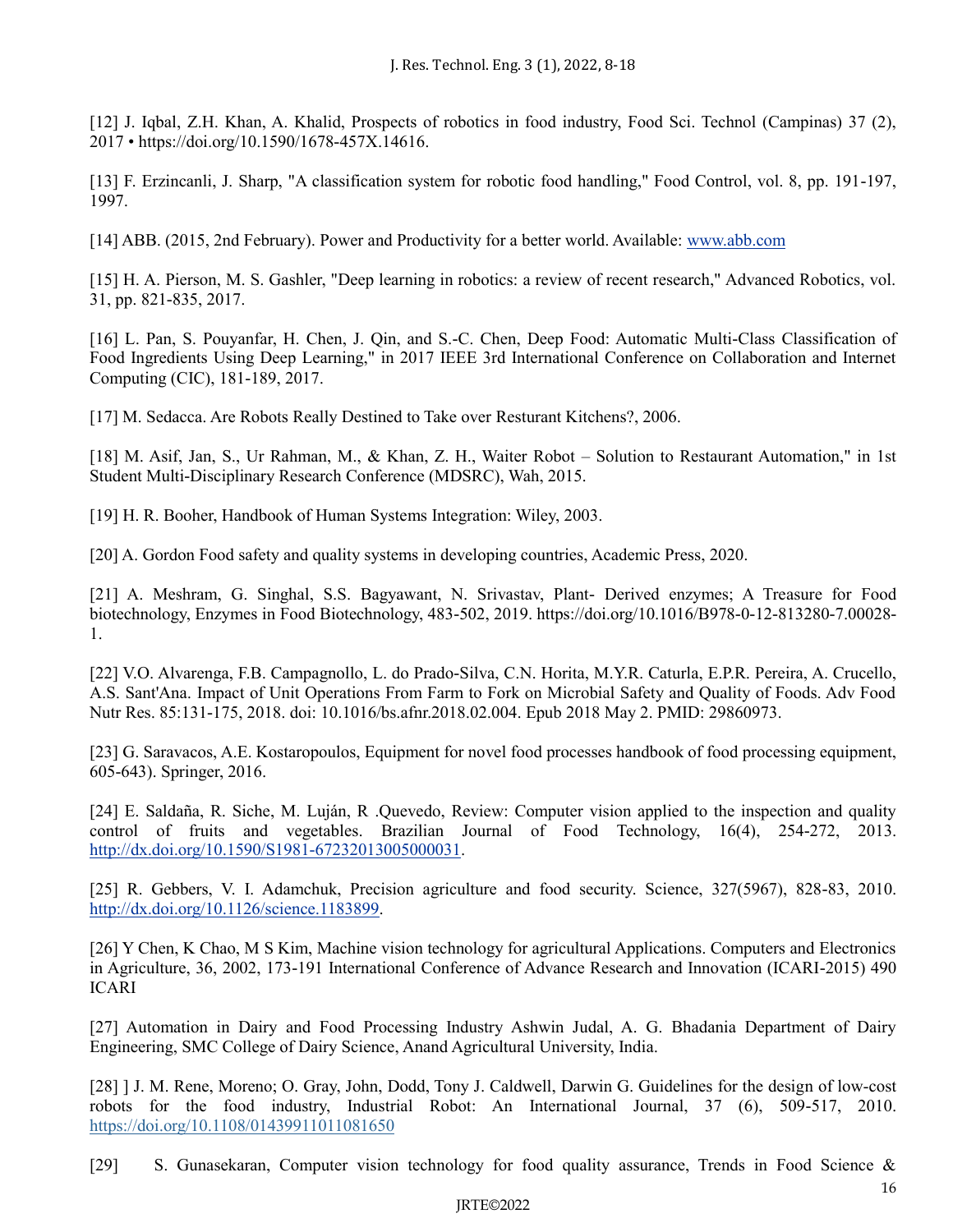Technology, vol. 7, pp. 245-256, 1996.

.

[30]F. Erzincanli and J. Sharp, "Meeting the need for robotic handling of food products," Food Control, vol. 8, 185- 190, 1997.

[31] Y. Hasegawa and N. Sugimoto, "Industrial safety and robots," in Proceedings of the 12th International Symposium on Industrial Robots, 9-15, 1982.

[32]S. Oberer and R. D. Schraft, Robot-dummy crash tests for robot safety assessment, in Robotics and Automation, 2007 IEEE International Conference on, 2934-2939, 2007.

[33]C. Connolly, Technology and applications of ABB Robot Studio," Industrial Robot: An International Journal, vol. 36, 540-545, 2009.

[34] E. Ngai, F. Suk, and S. Lo, "Development of an RFID-based sushi management system: The case of a conveyorbelt sushi restaurant," International Journal of Production Economics, vol. 112, pp. 630-645, 2008.

[35] Z.H. Khan, A. Khalid, J. Iqbal, Towards realizing robotic potential in future intelligent food manufacturing systems, handling applications," in Robotics and Automation, 1994. Proceedings., 1994 IEEE International Conference on, 1994, pp. 2591-2596.

[36] A. Khalid and Z. H. Khan, "Multi-objective optimization for error compensation in intelligent micro-factory CPS," in Computational Intelligence for Decision Support in Cyber-Physical Systems, ed: Springer, 2014, pp. 67- 103.

[37]T. Brogårdh, "Present and future robot control development—An industrial perspective," Annual Reviews in Control, vol. 31, pp. 69-79, 2007.

[38]Muller.M,kulenkotter.B, R. Nassmacher, Robots in food industry : challenges and chances . In proceeding of the international symposiumon robotics (ISR)/German conference on robotics (robotic) Germany, 2014.

[39] Zeashan Hameed Khan, Azfar Khalid, Jamshed Iqbal :Towards realizing robotic potential in future intelligent food manufacturing systems

[40] J.trienekens and P.Zuurbien, quality and safety standars in the food industry , development and challenges , International journal of production Economics , Vol. 113, 107-122 , 2008.

[41]Khan , Z.H .Ali , A.S , &raiz , Z. Iintelligence for decision support in cyber – physical system (Vol – S40). Spinger.

[42] S. Piramuthu, W. Zhou, RFID and sensory network automation in the food industry: ensuring quakity and safety through supply chain visibility. John Wiley &Sons, 2016.

[43] R. Chaari, F. Ellouze, B. Qureshi, N. Pereira, H. Yousbet, E. Tover, Cyber – physical system clouds : a survey .computer networks , 108, 260 – 278, 2016.

[44] R.V Chen, An intelligent value structure based approach to collaboration of food traceability cyber physical system by fog computing, Food Control, 71, 124 – 136, 2017. https:// dx . doi . org / 10 . 1016 / j. foodcont.2016.06.042.

[45]J. Ambrose, A. Ignjatovic, S. Parameswaran, Power Analysis Side Channel Attacks: The Processor Design-level Context: VDM Publishing, 2010

[46] N. Wong , N. Zhony , and M Wang " Wireless sensors in agriculture and food industry recent development and